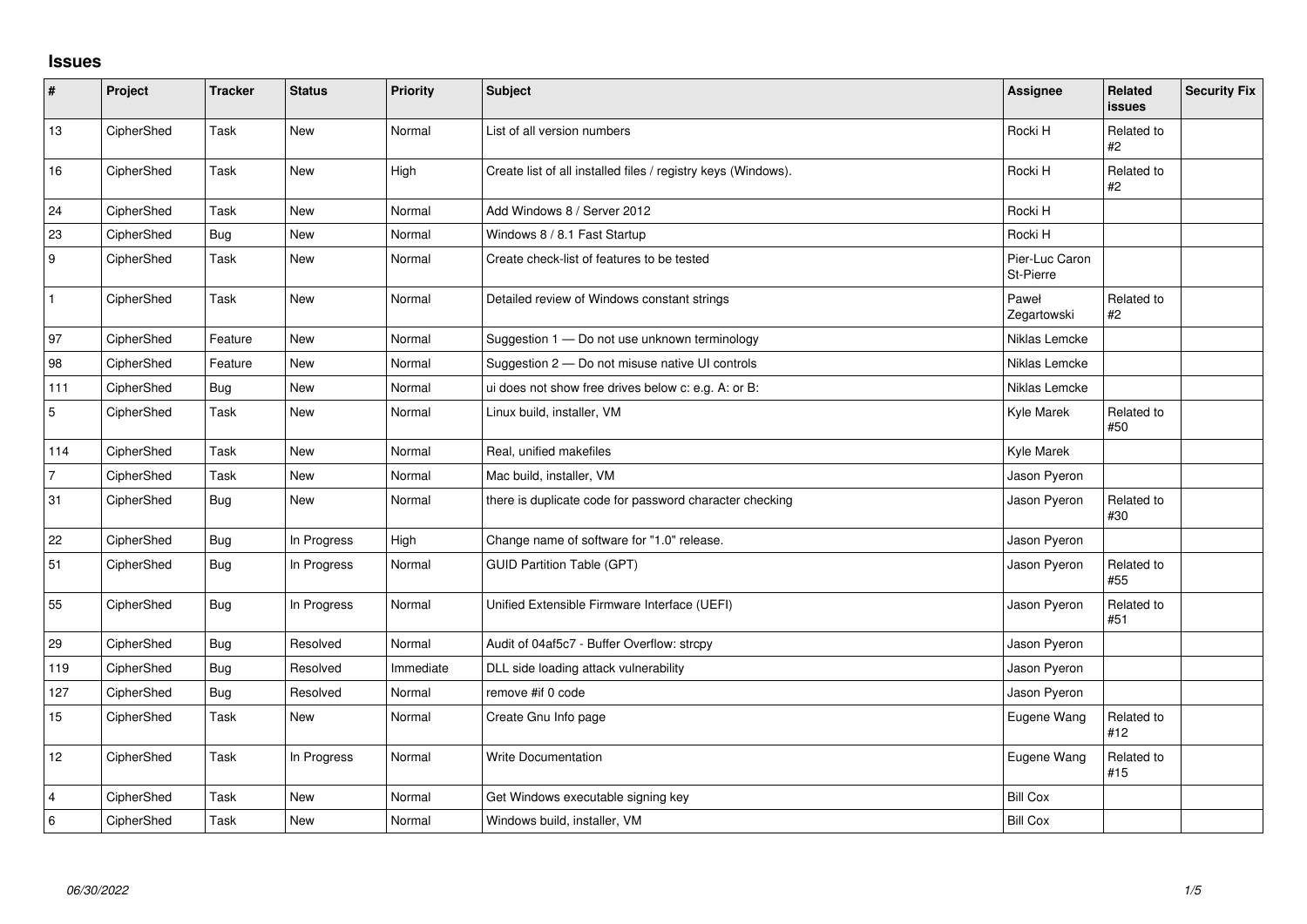| #    | Project    | <b>Tracker</b> | <b>Status</b> | <b>Priority</b> | <b>Subject</b>                                                  | <b>Assignee</b> | Related<br>issues                                         | <b>Security Fix</b> |
|------|------------|----------------|---------------|-----------------|-----------------------------------------------------------------|-----------------|-----------------------------------------------------------|---------------------|
| 2    | CipherShed | Task           | New           | Normal          | Upgrade installer to uninstall TrueCrypt                        |                 | Related to<br>#1, Related<br>to #13,<br>Related to<br>#16 |                     |
| 3    | CipherShed | Task           | New           | Normal          | Finish initial bitmaps and icons                                |                 |                                                           |                     |
| 8    | CipherShed | Task           | New           | Normal          | Get graphics artist to work on artwork, icons                   |                 |                                                           |                     |
| $10$ | CipherShed | Feature        | New           | Low             | Two-factor Pre-boot-authentication with USB stick and Password  |                 |                                                           |                     |
| 11   | CipherShed | Feature        | New           | Low             | Cipher set enablement                                           |                 |                                                           |                     |
| 14   | CipherShed | Bug            | New           | Normal          | Fixes urls in ui (/applink? links)                              |                 | Related to<br>#25                                         |                     |
| 17   | CipherShed | Task           | New           | Normal          | Create debian packaging                                         |                 |                                                           |                     |
| 18   | CipherShed | Task           | New           | Normal          | Create rpm packaging                                            |                 |                                                           |                     |
| 19   | CipherShed | Task           | New           | Normal          | Create pkgbuild for arch                                        |                 |                                                           |                     |
| 20   | CipherShed | Task           | New           | Normal          | Create dmg for os x                                             |                 |                                                           |                     |
| 21   | CipherShed | <b>Bug</b>     | New           | High            | Method of mounting may be exploited                             |                 |                                                           |                     |
| 25   | CipherShed | Task           | New           | Normal          | Broken applinks                                                 |                 | Related to<br>#14                                         |                     |
| 26   | CipherShed | <b>Bug</b>     | New           | Normal          | Large External Drive Support on Mac (>512byte sector size)      |                 |                                                           |                     |
| 32   | CipherShed | Feature        | New           | Normal          | truecrypt.ch ideas thread                                       |                 |                                                           |                     |
| 33   | CipherShed | Feature        | New           | Normal          | windows comamnd line volume creation                            |                 |                                                           |                     |
| 34   | CipherShed | Feature        | New           | Normal          | windows mount point support                                     |                 | Related to<br>#60                                         |                     |
| 36   | CipherShed | Feature        | New           | Normal          | support multiple actors to open an encrypted volume             |                 |                                                           |                     |
| 37   | CipherShed | <b>Bug</b>     | New           | High            | Open Crypto Audit Project issues                                |                 |                                                           |                     |
| 38   | CipherShed | Bug            | New           | High            | Weak Volume Header key derivation algorithm                     |                 | Blocked by<br>#49                                         |                     |
| 39   | CipherShed | <b>Bug</b>     | New           | High            | Sensitive information might be paged out from kernel stacks     |                 |                                                           |                     |
| 40   | CipherShed | <b>Bug</b>     | New           | High            | Multiple issues in the bootloader decompressor                  |                 |                                                           |                     |
| 41   | CipherShed | <b>Bug</b>     | New           | High            | Windows kernel driver uses memset() to clear sensitive data     |                 |                                                           |                     |
| 42   | CipherShed | <b>Bug</b>     | New           | High            | TC_IOCTL_GET_SYSTEM_DRIVE_DUMP_CONFIG kernel pointer disclosure |                 |                                                           |                     |
| 43   | CipherShed | <b>Bug</b>     | New           | High            | IOCTL_DISK_VERIFY integer overflow                              |                 |                                                           |                     |
| 44   | CipherShed | <b>Bug</b>     | New           | High            | TC_IOCTL_OPEN_TEST multiple issues                              |                 |                                                           |                     |
| 45   | CipherShed | <b>Bug</b>     | New           | High            | MainThreadProc() integer overflow                               |                 |                                                           |                     |
| 46   | CipherShed | Bug            | New           | High            | MountVolume() device check bypass                               |                 |                                                           |                     |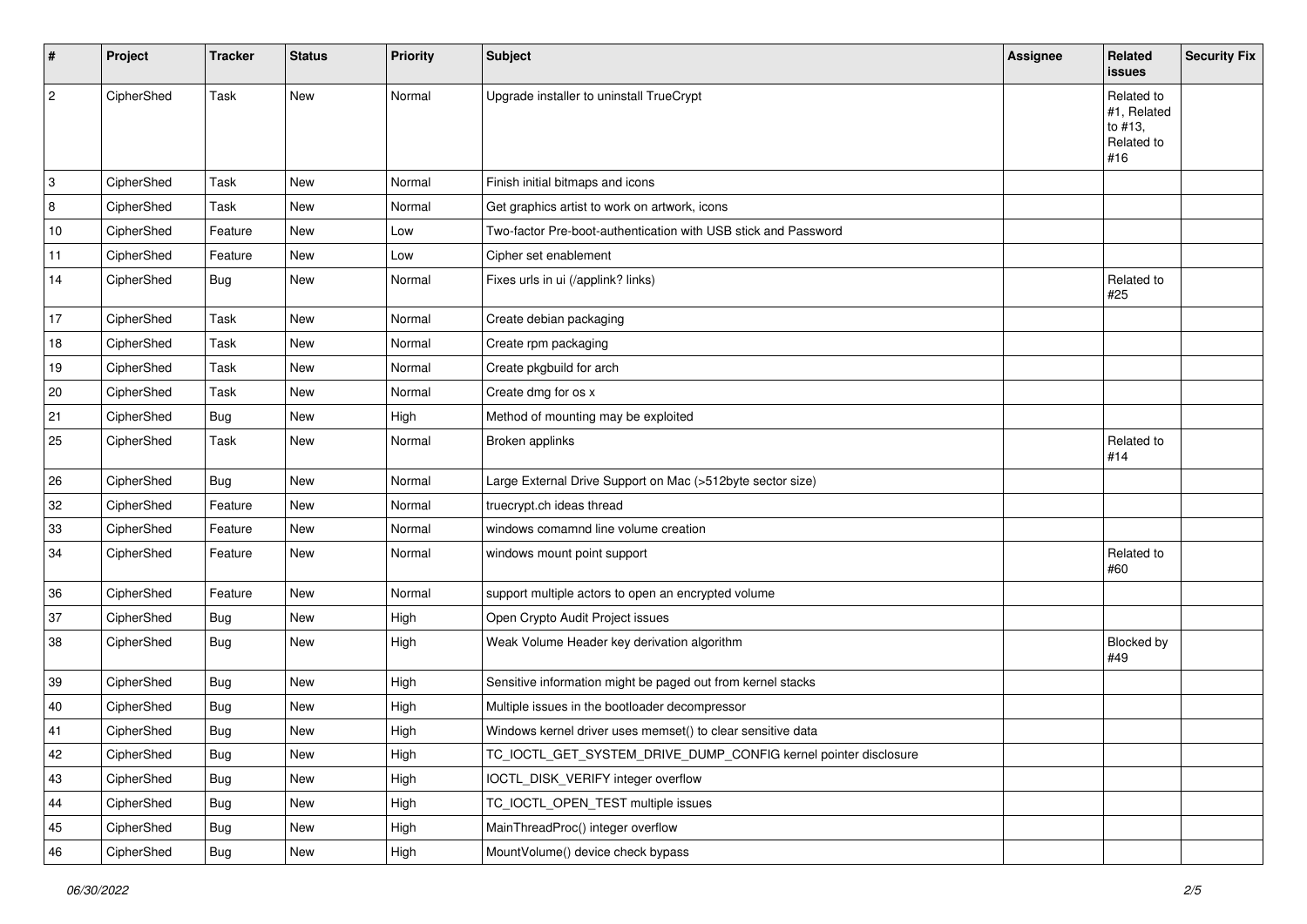| #          | Project    | <b>Tracker</b> | <b>Status</b> | Priority | <b>Subject</b>                                                                                           | <b>Assignee</b> | Related<br>issues | <b>Security Fix</b> |
|------------|------------|----------------|---------------|----------|----------------------------------------------------------------------------------------------------------|-----------------|-------------------|---------------------|
| 47         | CipherShed | <b>Bug</b>     | New           | High     | GetWipePassCount() / WipeBuffer() can cause BSOD                                                         |                 |                   |                     |
| 48         | CipherShed | <b>Bug</b>     | New           | High     | EncryptDataUnits() lacks error handling                                                                  |                 |                   |                     |
| 50         | CipherShed | Feature        | <b>New</b>    | Normal   | Linux FDE                                                                                                |                 | Related to<br>#5  |                     |
| 52         | CipherShed | Feature        | New           | Low      | recovery utility & tools                                                                                 |                 | Related to<br>#59 |                     |
| 53         | CipherShed | Feature        | New           | Low      | Portable / non-admin volume browser                                                                      |                 |                   |                     |
| 54         | CipherShed | Feature        | New           | Low      | Self Destruct Password                                                                                   |                 |                   |                     |
| 56         | CipherShed | <b>Bug</b>     | <b>New</b>    | Low      | FreeBSD support                                                                                          |                 |                   |                     |
| 57         | CipherShed | Feature        | New           | Normal   | Skein support                                                                                            |                 |                   |                     |
| 58         | CipherShed | Feature        | New           | Low      | Tablet / Touch screen / non-keyboard boot support                                                        |                 |                   |                     |
| 59         | CipherShed | Bug            | New           | Low      | optimized rescue disk                                                                                    |                 | Related to<br>#52 |                     |
| 60         | CipherShed | Feature        | New           | Normal   | Enhanced UX - shell extension for container management                                                   |                 | Related to<br>#34 |                     |
| 61         | CipherShed | Feature        | New           | Normal   | optionally support TPM                                                                                   |                 |                   |                     |
| 62         | CipherShed | Feature        | New           | Normal   | Administrative Configuration for Enterprise IT                                                           |                 |                   |                     |
| 63         | CipherShed | Bug            | New           | Normal   | 64 bit gui on 64 bit systems                                                                             |                 | Related to<br>#65 |                     |
| 64         | CipherShed | Task           | New           | Normal   | Rewrite or remove LongReverse in Common/DIgcode.c                                                        |                 |                   |                     |
| 65         | CipherShed | Feature        | New           | Normal   | pure 64 bit version for windows                                                                          |                 | Related to<br>#63 |                     |
| 66         | CipherShed | Feature        | New           | Normal   | provide robust API for usermode interaction with kernel driver                                           |                 |                   |                     |
| 67         | CipherShed | Feature        | New           | Normal   | print a backup                                                                                           |                 |                   |                     |
| 69         | CipherShed | Feature        | New           | Low      | integration test: mounting and sharing volumes                                                           |                 |                   |                     |
| 70         | CipherShed | Feature        | New           | Normal   | track git info in build                                                                                  |                 |                   |                     |
| 71         | CipherShed | <b>Bug</b>     | New           | High     | passwords using non-ascii                                                                                |                 |                   |                     |
| 72         | CipherShed | <b>Bug</b>     | New           | Normal   | The installation fails, but a message (from windows?) says it succeeds and asks if you want<br>to reboot |                 |                   |                     |
| $73\,$     | CipherShed | <b>Bug</b>     | New           | Normal   | Truecrypt icon showing in taskbar                                                                        |                 |                   |                     |
| 74         | CipherShed | <b>Bug</b>     | New           | Normal   | Hardcoded Build date in Help->About window                                                               |                 |                   |                     |
| $75\,$     | CipherShed | Feature        | New           | Low      | code coverage - ConvertUTF.c                                                                             |                 |                   |                     |
| 76         | CipherShed | Bug            | New           | Normal   | MakeSelfExtractingPackage used in CI cannot have dialog boxes                                            |                 |                   |                     |
| ${\bf 78}$ | CipherShed | <b>Bug</b>     | New           | Normal   | update the ciphershed org website, automatically                                                         |                 |                   |                     |
| $\bf 79$   | CipherShed | Feature        | New           | Low      | document a list of file systems compatible with Hidden Volume usage                                      |                 |                   |                     |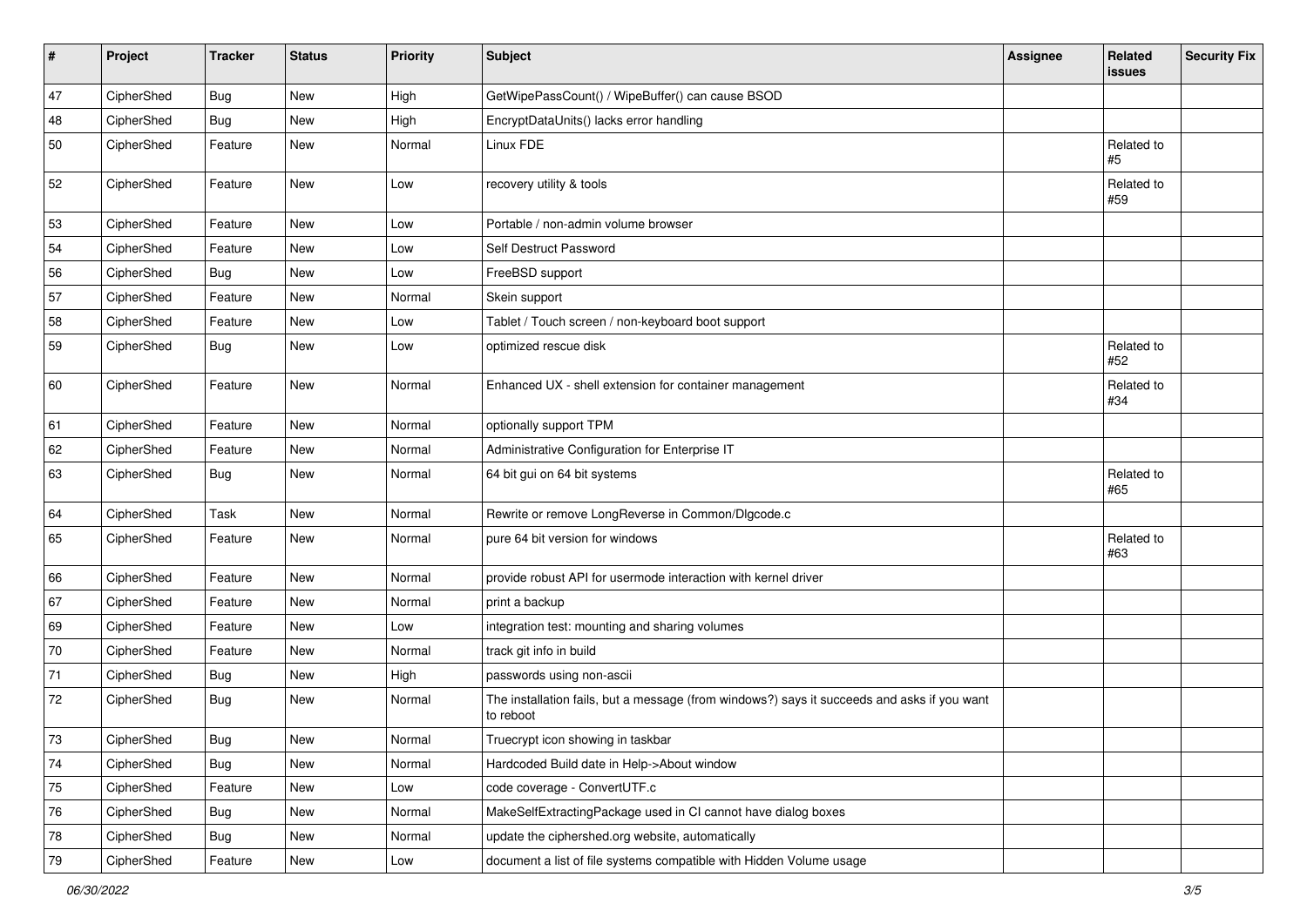| #   | Project    | <b>Tracker</b> | <b>Status</b> | <b>Priority</b> | Subject                                                                                                                                    | <b>Assignee</b> | Related<br><b>issues</b> | <b>Security Fix</b> |
|-----|------------|----------------|---------------|-----------------|--------------------------------------------------------------------------------------------------------------------------------------------|-----------------|--------------------------|---------------------|
| 80  | CipherShed | <b>Bug</b>     | <b>New</b>    | Low             | TEST CASE: ubuntu 14 GUI install                                                                                                           |                 |                          |                     |
| 81  | CipherShed | Feature        | New           | Normal          | Decrypt System drive via commandline                                                                                                       |                 |                          |                     |
| 82  | CipherShed | Feature        | New           | Normal          | add sparse file detection to non-windows versions                                                                                          |                 |                          |                     |
| 83  | CipherShed | <b>Bug</b>     | <b>New</b>    | Normal          | deduplicate file names                                                                                                                     |                 |                          |                     |
| 84  | CipherShed | <b>Bug</b>     | <b>New</b>    | Normal          | wcsncpy is subject to buffer overflow                                                                                                      |                 |                          |                     |
| 85  | CipherShed | <b>Bug</b>     | New           | Normal          | Digcode.c is 9917 lines long, split it up                                                                                                  |                 |                          |                     |
| 87  | CipherShed | Feature        | New           | Low             | support multiple hidden volumes                                                                                                            |                 |                          |                     |
| 88  | CipherShed | Bug            | New           | Normal          | smart card support for containers                                                                                                          |                 |                          |                     |
| 89  | CipherShed | Feature        | <b>New</b>    | Normal          | Support the Common Criteria Collaborative Protection Profile for Full Disk Encryption                                                      |                 |                          |                     |
| 90  | CipherShed | Feature        | New           | Normal          | cipher setting preference file                                                                                                             |                 |                          |                     |
| 91  | CipherShed | Feature        | New           | Normal          | use linked libraries in kernel driver to isolate logical units and later support plugins                                                   |                 |                          |                     |
| 92  | CipherShed | Feature        | New           | Normal          | allow change of cipher/key on encrypted container without decrypting                                                                       |                 |                          |                     |
| 93  | CipherShed | Feature        | New           | Normal          | support "quick" encrypt for new media (especially flash/SSD)                                                                               |                 |                          |                     |
| 94  | CipherShed | <b>Bug</b>     | <b>New</b>    | High            | CipherShed Volume Creation Wizard: Encryption of Host Protected Area":"Encryption of Host<br>Protected Area" class #32770 not initialized? |                 |                          |                     |
| 95  | CipherShed | <b>Bug</b>     | New           | Normal          | Platform/SystemException.h and Common/Exception.h define the same class/struct                                                             |                 |                          |                     |
| 96  | CipherShed | Feature        | <b>New</b>    | Normal          | installer to incorporate a post-installation quick-start wizard                                                                            |                 |                          |                     |
| 102 | CipherShed | Feature        | New           | Normal          | support for serial console in bootloader                                                                                                   |                 |                          |                     |
| 103 | CipherShed | Task           | <b>New</b>    | Low             | <b>Const Correctness</b>                                                                                                                   |                 |                          |                     |
| 106 | CipherShed | Task           | New           | Low             | Disable GitHub issue tracker                                                                                                               |                 |                          |                     |
| 116 | CipherShed | <b>Bug</b>     | New           | Normal          | create an option for private/global volume mounting                                                                                        |                 |                          |                     |
| 99  | CipherShed | Feature        | New           | Normal          | Suggestion 3-Separate required and optional input parameters                                                                               |                 |                          |                     |
| 100 | CipherShed | Feature        | New           | Normal          | Suggestion 4-Display the consequences of an action immediately (Immediacy of<br>consequences)                                              |                 |                          |                     |
| 108 | CipherShed | <b>Bug</b>     | <b>New</b>    | Urgent          | Open Crypto Audit Project TrueCrypt CS-TC-2 - AES implementation susceptible to<br>cache-timing attacks                                    |                 |                          |                     |
| 118 | CipherShed | <b>Bug</b>     | <b>New</b>    | Normal          | upgrading truecrpyt fails if truecrypt is pinned to the taskbar                                                                            |                 |                          |                     |
| 121 | CipherShed | Feature        | New           | Normal          | Support "not" burning CD on encrypting disk operation                                                                                      |                 | Related to<br>#68        |                     |
| 122 | CipherShed | Feature        | New           | Normal          | support key escrow                                                                                                                         |                 | Related to<br>#68        |                     |
| 124 | CipherShed | Feature        | New           | Normal          | investigate switch to FUDforum from phpBB                                                                                                  |                 |                          |                     |
| 107 | CipherShed | <b>Bug</b>     | New           | Immediate       | Open Crypto Audit Project TrueCrypt CS-TC-1 - CryptAcquireContext may silently fail in<br>unusual scenarios                                |                 |                          |                     |